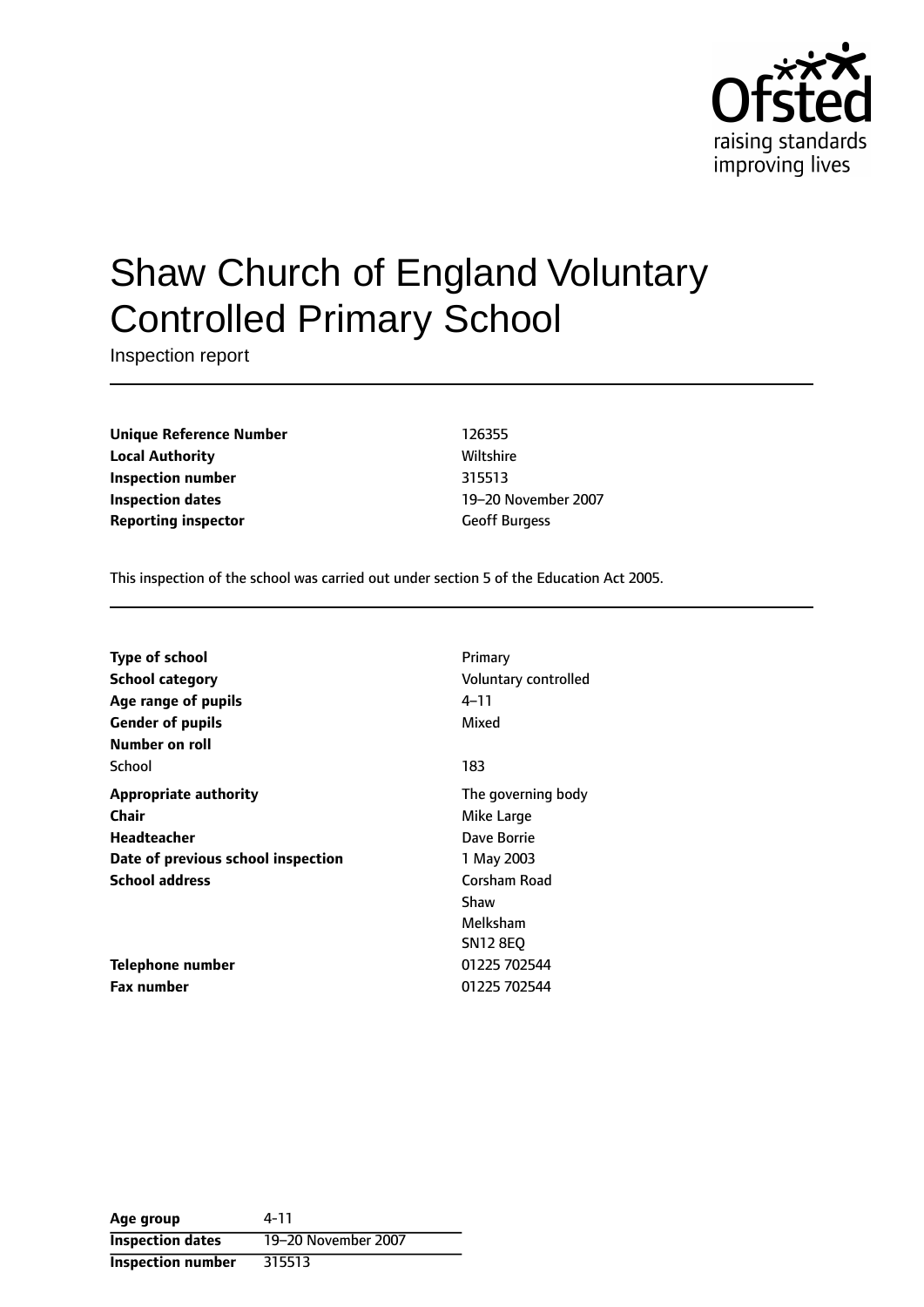© Crown copyright 2007

.

#### Website: www.ofsted.gov.uk

This document may be reproduced in whole or in part for non-commercial educational purposes, provided that the information quoted is reproduced without adaptation and the source and date of publication are stated.

Further copies of this report are obtainable from the school. Under the Education Act 2005, the school must provide a copy of this report free of charge to certain categories of people. A charge not exceeding the full cost of reproduction may be made for any other copies supplied.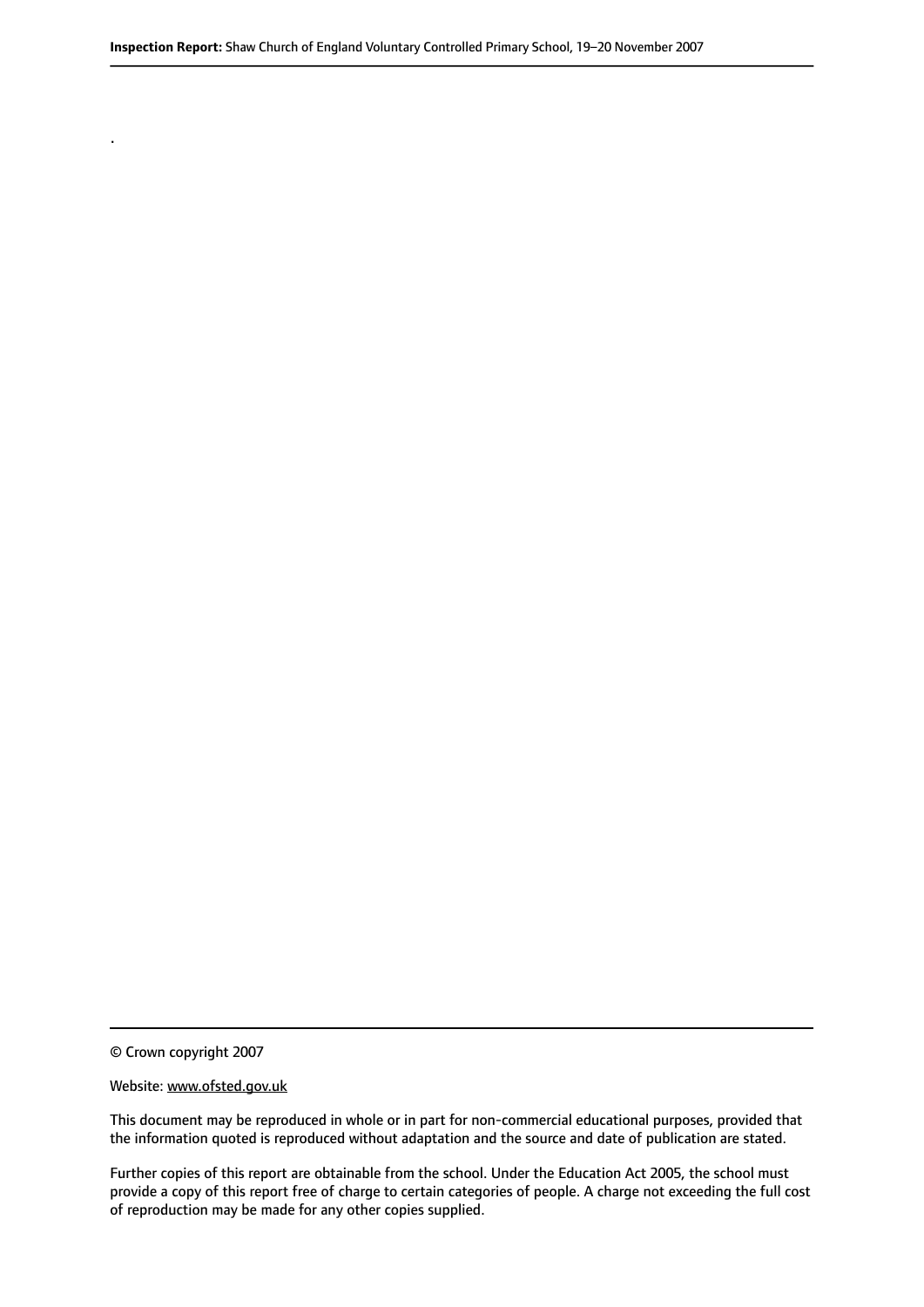# **Introduction**

The inspection was carried out by two Additional Inspectors.

## **Description of the school**

In this medium sized school, the percentage of pupils with learning difficulties and/or disabilities is above average. Several of these pupils have statements of special need. The attainment of pupils when they join the school is average overall.

## **Key for inspection grades**

| Grade 1 | Outstanding  |
|---------|--------------|
| Grade 2 | Good         |
| Grade 3 | Satisfactory |
| Grade 4 | Inadequate   |
|         |              |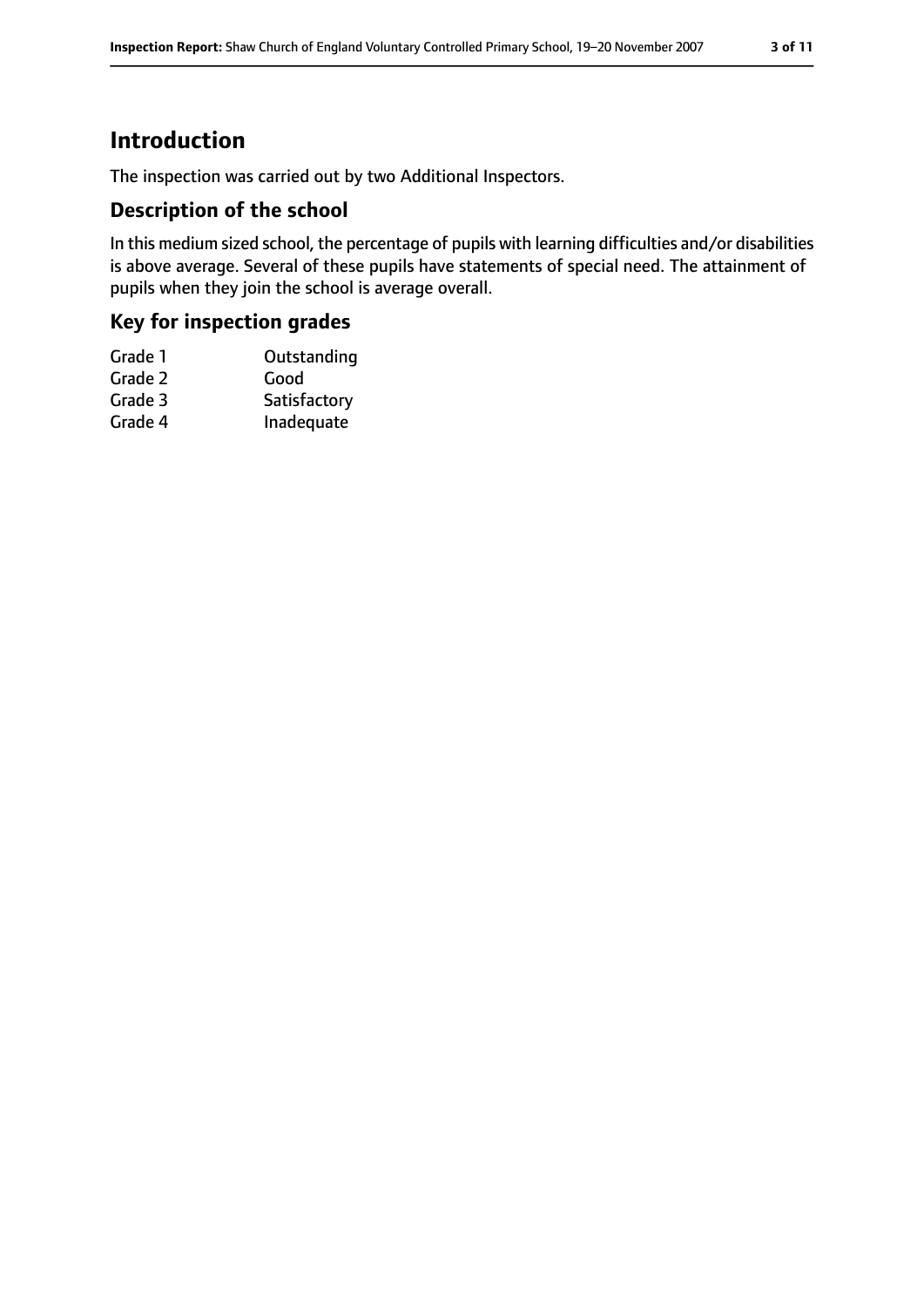# **Overall effectiveness of the school**

#### **Grade: 2**

This is a good school with some outstanding features, notably pupils' excellent personal development and the very high quality of the curriculum. Pupils are very proud of their school. They think it is 'the best' and are quick to say how much they enjoy school and how safe they feel. Parents are very pleased with the care and attention their children receive. A parent spoke for many when she said, 'I feel happy and confident about the school, teaching and the overall ethos.'

The school's focus on its '4Rs' (Resilience, Reflectiveness, Resourcefulness and Relationships) is routinely reflected in the day-to-day life of the school. A parent said, 'The calm at Shaw is wonderful.' Another praised the school for 'encouraging children to take ownership of their school and feel important and respected'. Pupils love their school and know how to stay fit, healthy and safe. They are given every opportunity to involve themselves in the school and local community with, for example, older pupils very recently collaborating with the police in an operation to confront speeding motorists. Relationships are exceptional, with all staff acting as excellent role models.

Children get a good start to their education in the Foundation Stage and move into the main school with the skills and confidence to make the most of their time there. Standards are above average throughout the school thanks to good teaching, motivating activities and the good quality of the academic guidance and support provided for pupils of all abilities. Thanks to this good quality provision, achievement is good with pupils now making good overall progress through the school. While progress in mathematics and science has been better than in most schools, in English it has been outstanding. Good provision for pupils with learning difficulties and/or disabilities ensures that they make similar progress to their classmates and gain confidence in their ability to learn.

Provision in English is a model of good practice, which in 2007, remarkably resulted in twice as many pupils achieving the higher levels in national tests in English than in most schools. Very effective shared leadership and the commitment of the staff team have resulted in the school evolving an English curriculum that engages and motivates learners. Progressive, child-friendly targets and very constructive marking mean that pupils are very clear about what they need to do to improve in English and are aware of how well they are doing. Pupils' excellent progress is very clearly demonstrated and celebrated in their special writing books. Targets are not so well used in other subjects and the school acknowledges that provision in mathematics and science is not as strong and is working to develop both.

The school's sustained success, improvements already made and its ambitious plans for the future show its good capacity to build on already strong foundations. Very well led by the headteacher and well supported by the governing body, the staff work together very well as a team, sharing ideas and responsibilities, supporting each other, and ensuring that leadership and management are both effective and efficient. To quote a parent, 'The staff are welcoming, caring, professional and dedicated.'

## **Effectiveness of the Foundation Stage**

#### **Grade: 2**

Class sizes have meant that, this year, children who have just started school share their class with Year 1 pupils. This has concerned some parents but the great majority of parents of are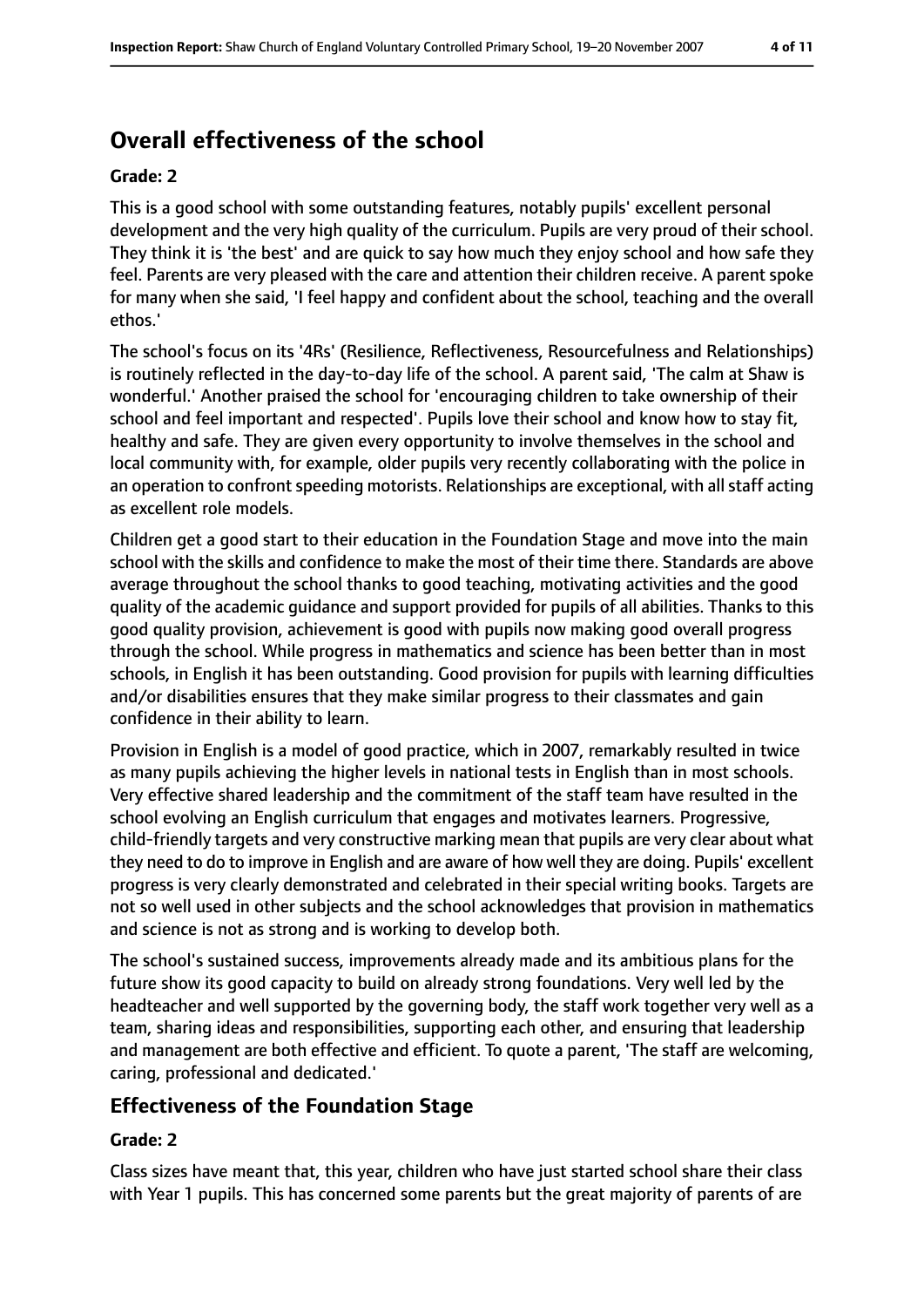very pleased with the start their children have made in the Foundation Stage. One said she is 'amazed how much my son is learning and how grown-up he has become'. Staff have worked very hard to ensure that children's needs are met in all areas of learning by careful planning and support. Children make good progress, benefitting and learning from working alongside their older classmates and becoming very independent, confident learners. The school's records show that children make good progress in all areas of learning and that most achieve the early learning goals before the end of their Reception Year.

## **What the school should do to improve further**

- Make mathematics and science as relevant and interesting to pupils as is English.
- Make learning targets in mathematics and science more specific and challenging for individual pupils.

# **Achievement and standards**

#### **Grade: 2**

National test results have shown that pupils have made consistently good overall progress in recent years. In 2007, the outstanding achievement of Year 6 pupils in English put the school in the top 1% nationally. The exceptionally high standards in English and good progress in mathematics and science enabled pupils to gain above average results. Pupils' current work and school records indicate that very high standards are being maintained in English. The school's efforts to bring other standards up to this level are beginning to improve standards in mathematics and science throughout the school. This is well demonstrated in Year 2, where, in the most recent national tests, pupils achieved their best ever results in all subjects, and in mathematics, improved from significantly below average to significantly above in one year. Observations during the inspection showed that these improved standards are being maintained in the younger classes.

# **Personal development and well-being**

## **Grade: 1**

Pupils thrive at Shaw Primary School because they are happy participants in their own learning. They are outgoing, confident, articulate and kind to one another. Attendance rates are very high because activities are too good to miss. Pupils know that their voice is important in making a difference to the school and the local community. One pupil said, 'I like the privilege of being a superb member of the school council and being given responsibilities.' Behaviour is excellent, partly as a result of miscreants being answerable to their peers and receiving sanctions from an agreed list. 'Buddies' in the playground use their initiative, sorting out minor disputes and befriending the lonely. Pupils are creative in raising money for a wide range of charities. The award winning school garden is a testament to their care of the environment, as are their recycling initiatives. Healthy food is often the preferred choice, sporting activities are embraced enthusiastically and pupils are aware of when it is safe to take risks. Pupils feel safe and confident because they are listened to, respected and encouraged to learn from their mistakes. Pupils are acquiring the academic, social and interpersonal skills that will stand them in very good stead as they move on. Multicultural awareness is much improved but the school has plans to do more. Spiritual, moral, social and cultural development is outstanding.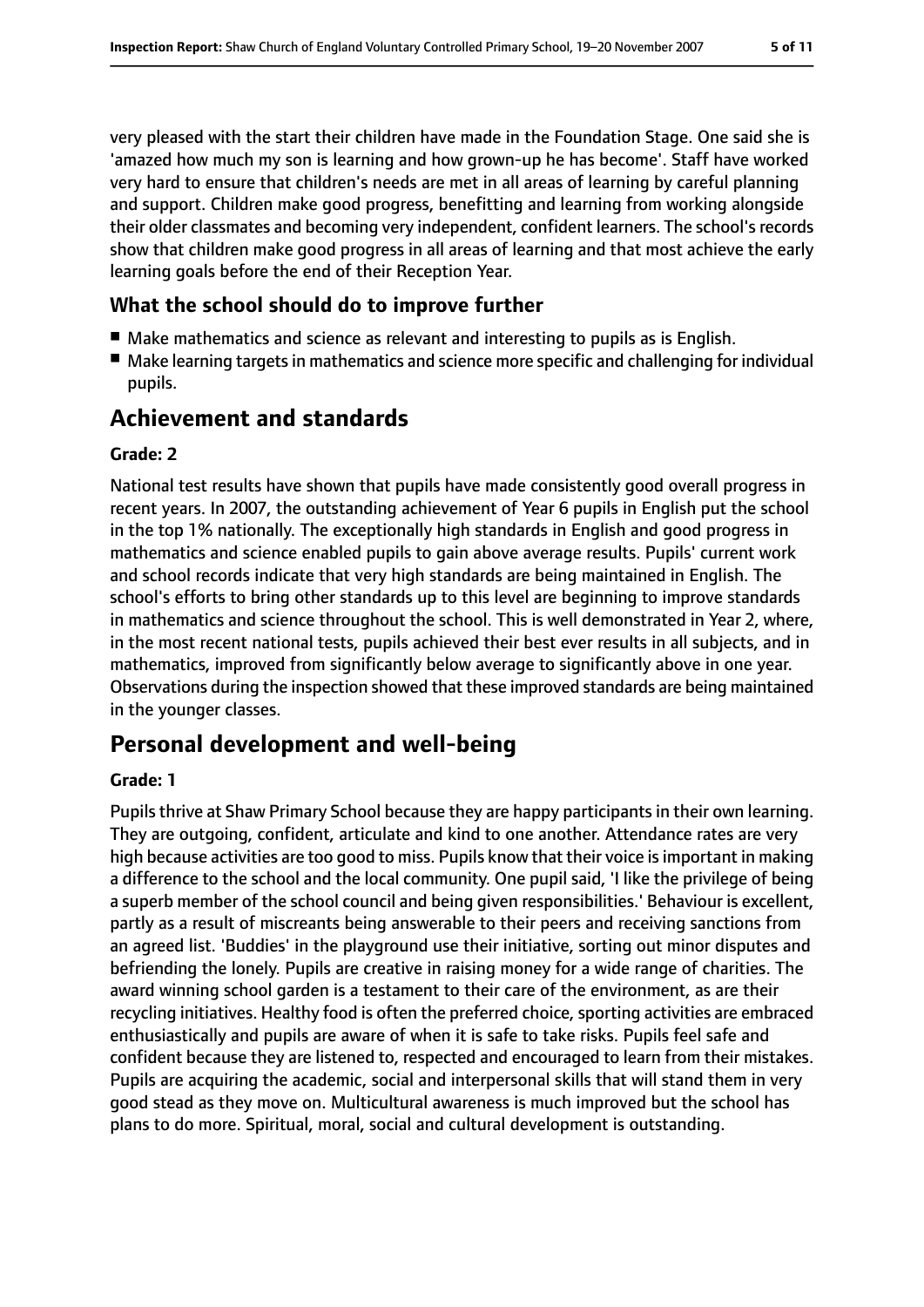# **Quality of provision**

# **Teaching and learning**

#### **Grade: 2**

The school's recent good track record of helping pupils to achieve well and reach ever higher standards is a good indicator of the good quality of teaching and learning. This is also reflected in pupils' love of learning, enthusiasm for all the varied activities provided and pride in their work. Learning is greatly enhanced by the impact of the school's focus on developing the skills and attitudes pupils need to learn. Pupils' excellent behaviour means that absolutely no time is lost in dealing with misbehaviour or waiting for latecomers. Very good use is made of all available adult help and information and communication technology (ICT), notably using interactive whiteboards, to motivate and support learning. In English, exemplary marking and assessment procedures that involve pupils in evaluating their own performance are big factors in pupils' outstanding progress. Current procedures in mathematics and science are sound but not as effective in raising expectations and standards.

## **Curriculum and other activities**

#### **Grade: 1**

The vibrant, creative and challenging curriculum meets the needs of pupils of all abilities. Core skills, especially in literacy and ICT, are strongly emphasised and incorporated in subjects across the curriculum. Pupils' outstanding speaking and listening skills are encouraged through drama productions, presentations to peers and collaborative activities. ICT forms an integral part of every subject, enabling some pupils to acquire such highly developed skills that they win awards. Clubs, local class visits and a number of residential visits enrich many areas of the curriculum as well as developing social skills and independence. Outstanding provision for pupils' personal and social development and citizenship helps explain why pupils at Shaw Primary School are such calm, resourceful and caring members of society.

## **Care, guidance and support**

#### **Grade: 2**

Pastoral care is outstanding. The parent who remarked that staff 'care for individual children and cater for all abilities' was right. This is a very supportive community where, from the office staff to the headteacher, success is celebrated and problems overcome as a team. Good procedures for the safeguarding of children and links with outside agencies are in place. Excellent procedures ease children's entry to school and ensure that pupils are well prepared to move on to secondary education. Parents and pupils are fully involved in comprehensive procedures for reviewing progress and setting targets, although targets for individual pupils in mathematics and science are not always as challenging as they could be.

# **Leadership and management**

#### **Grade: 2**

This is a very well run school with a strong identity and a real sense of pride in what its pupils achieve academically and in their personal development. Expectations for both are very high and results have far exceeded statutory targets in recent years. The school acknowledges that it can now set even more challenging targets. The popularity of the school, the very high regard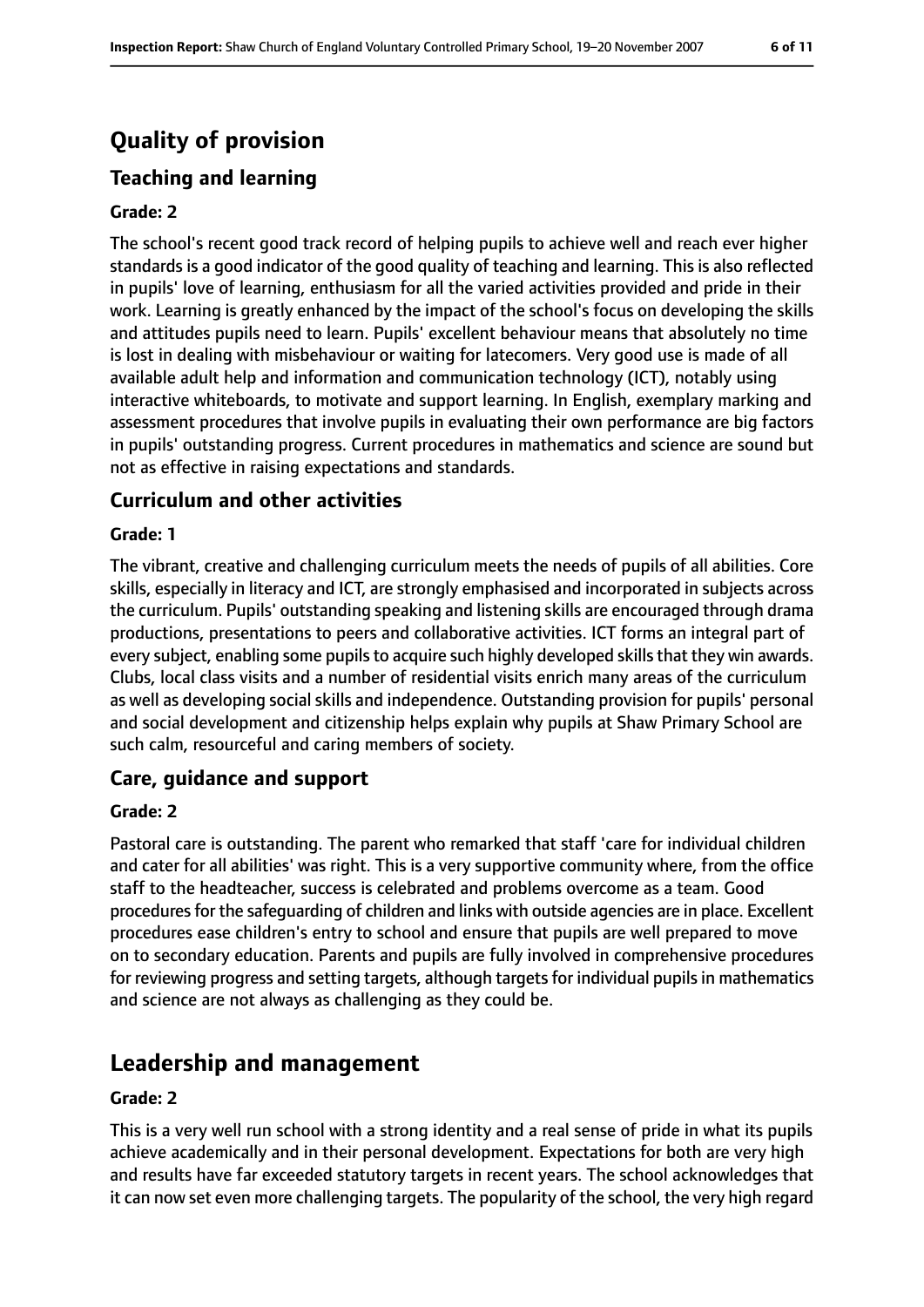in which it is held by parents and pupils, and the high quality of provision are all strong indicators of the good leadership and management the school has experienced in recent years. Constant monitoring, both formal and informal, and regular consultations with the school community, ensure that leaders and managers are very aware of the school's strengths and weaknesses and that the agenda for improvement focuses on the areas of greatest need. The school's ambition and longer term vision is very well demonstrated by the very substantial amount of money collected to instigate the construction of a much needed new hall.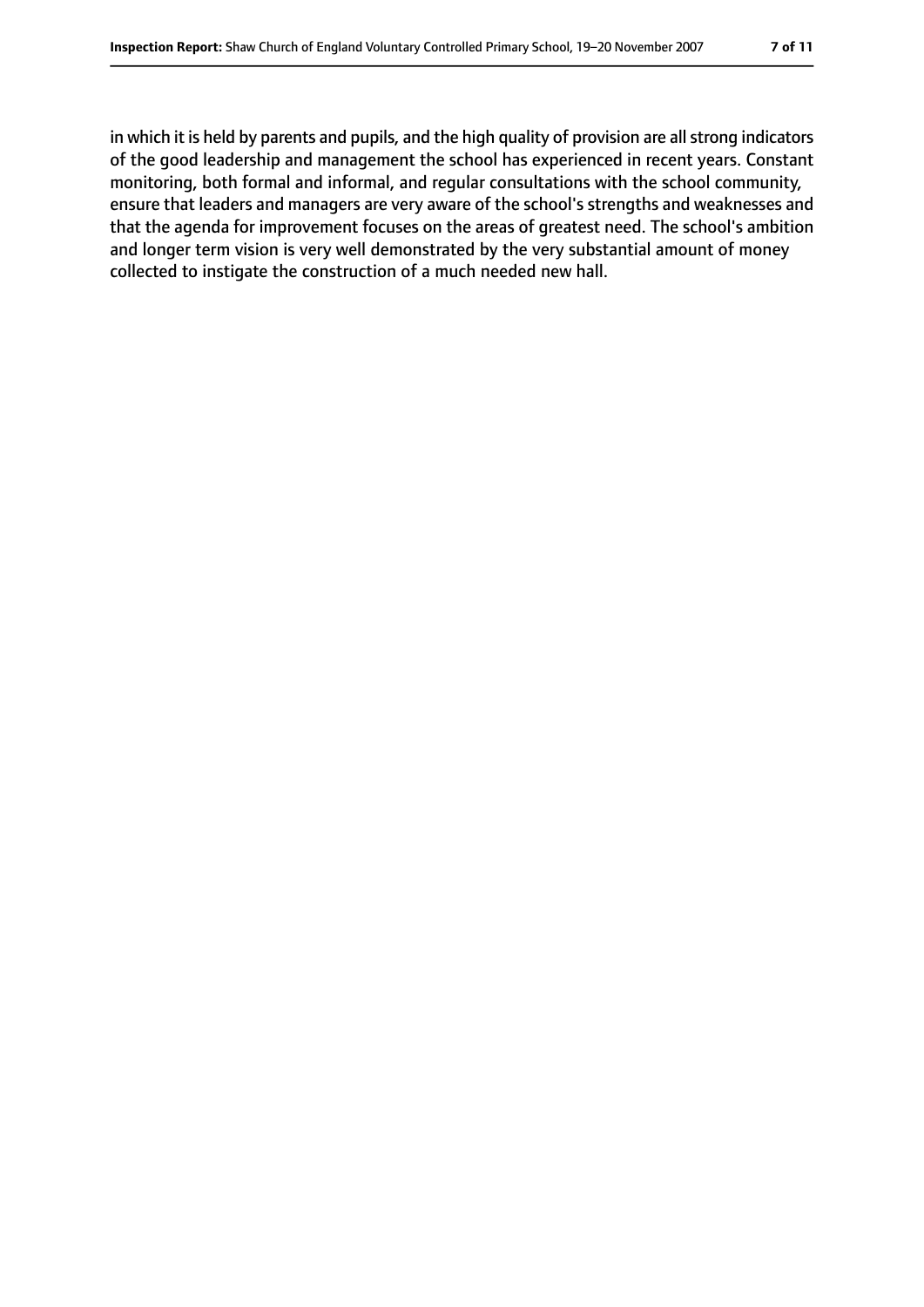**Any complaints about the inspection or the report should be made following the procedures set out in the guidance 'Complaints about school inspection', which is available from Ofsted's website: www.ofsted.gov.uk.**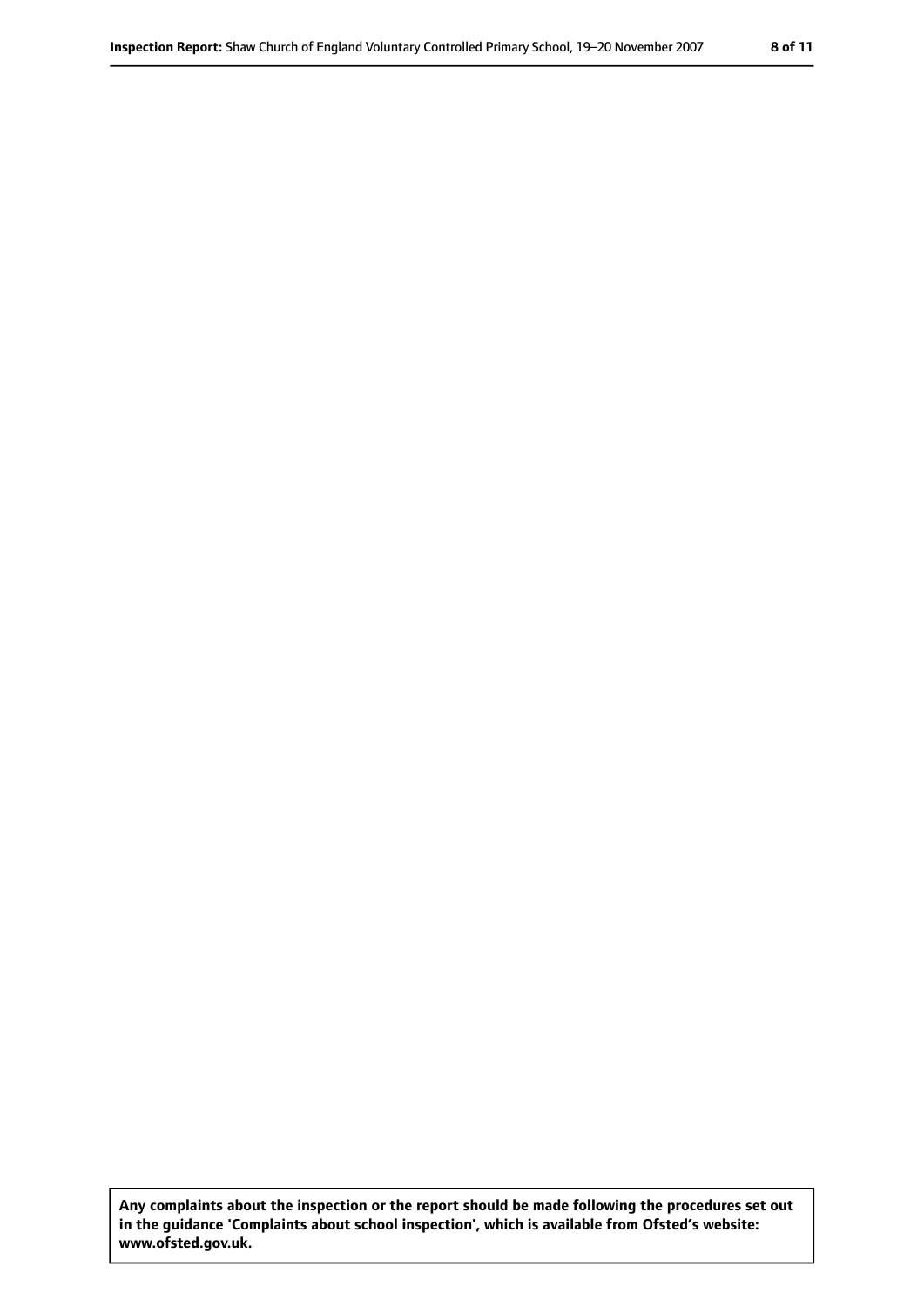# **Inspection judgements**

| key to judgements: grade 1 is outstanding, grade 2 good, grade 3 satisfactory, and ا | <b>School</b>  |
|--------------------------------------------------------------------------------------|----------------|
| arade 4 inadequate                                                                   | <b>Overall</b> |

## **Overall effectiveness**

| How effective, efficient and inclusive is the provision of education, integrated<br>care and any extended services in meeting the needs of learners? |     |
|------------------------------------------------------------------------------------------------------------------------------------------------------|-----|
| Effective steps have been taken to promote improvement since the last<br>inspection                                                                  | Yes |
| How well does the school work in partnership with others to promote learners'<br>well-being?                                                         |     |
| The effectiveness of the Foundation Stage                                                                                                            |     |
| The capacity to make any necessary improvements                                                                                                      |     |

## **Achievement and standards**

| How well do learners achieve?                                                                               |  |
|-------------------------------------------------------------------------------------------------------------|--|
| The standards <sup>1</sup> reached by learners                                                              |  |
| How well learners make progress, taking account of any significant variations between<br>groups of learners |  |
| How well learners with learning difficulties and disabilities make progress                                 |  |

## **Personal development and well-being**

| How good is the overall personal development and well-being of the<br>learners?                                  |  |
|------------------------------------------------------------------------------------------------------------------|--|
| The extent of learners' spiritual, moral, social and cultural development                                        |  |
| The extent to which learners adopt healthy lifestyles                                                            |  |
| The extent to which learners adopt safe practices                                                                |  |
| How well learners enjoy their education                                                                          |  |
| The attendance of learners                                                                                       |  |
| The behaviour of learners                                                                                        |  |
| The extent to which learners make a positive contribution to the community                                       |  |
| How well learners develop workplace and other skills that will contribute to<br>their future economic well-being |  |

## **The quality of provision**

| How effective are teaching and learning in meeting the full range of the<br>learners' needs?          |  |
|-------------------------------------------------------------------------------------------------------|--|
| How well do the curriculum and other activities meet the range of needs<br>and interests of learners? |  |
| How well are learners cared for, guided and supported?                                                |  |

#### **Annex A**

 $^1$  Grade 1 - Exceptionally and consistently high; Grade 2 - Generally above average with none significantly below average; Grade 3 - Broadly average to below average; Grade 4 - Exceptionally low.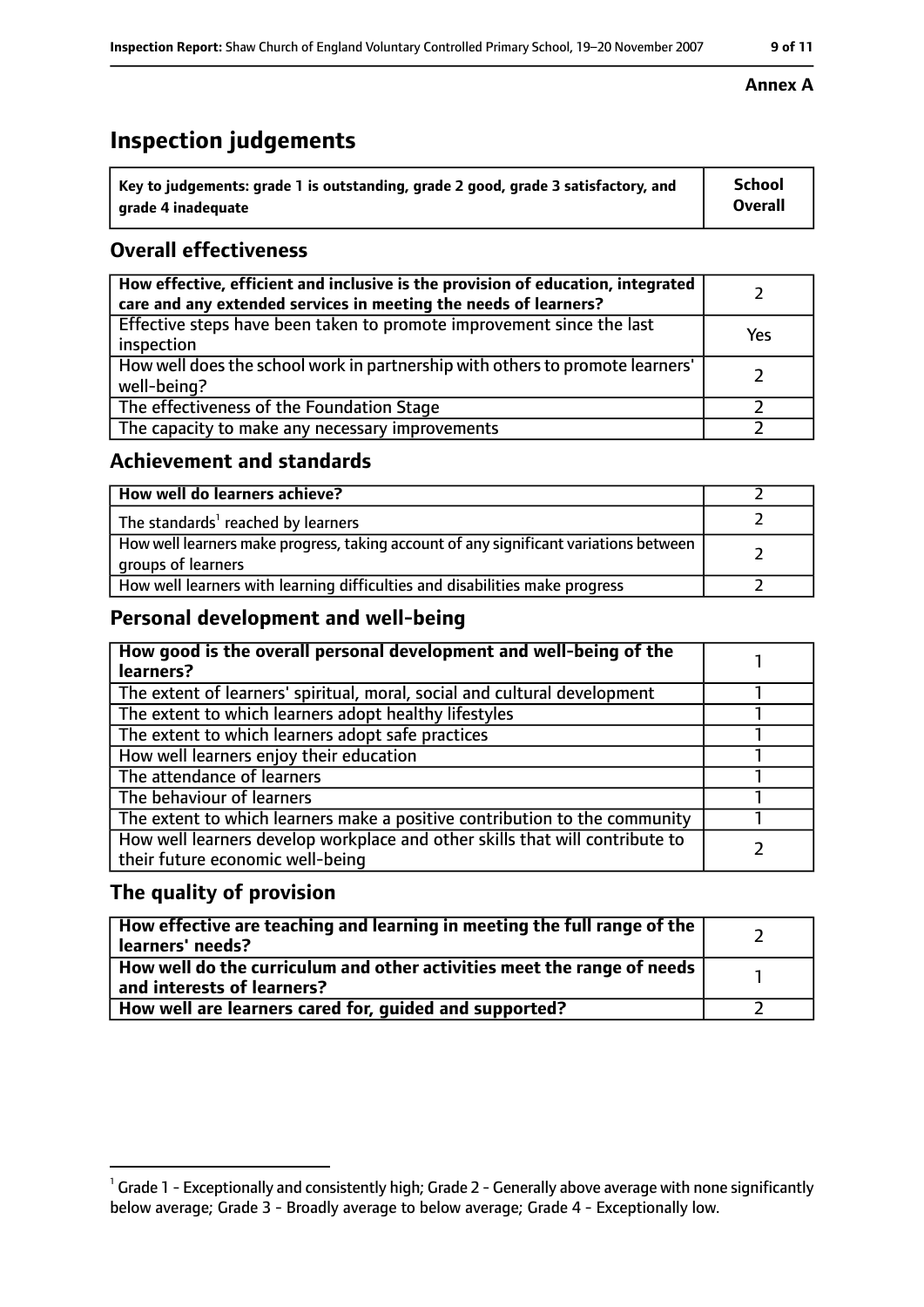#### **Annex A**

# **Leadership and management**

| How effective are leadership and management in raising achievement<br>and supporting all learners?                                              |     |
|-------------------------------------------------------------------------------------------------------------------------------------------------|-----|
| How effectively leaders and managers at all levels set clear direction leading<br>to improvement and promote high quality of care and education |     |
| How effectively leaders and managers use challenging targets to raise standards                                                                 |     |
| The effectiveness of the school's self-evaluation                                                                                               |     |
| How well equality of opportunity is promoted and discrimination tackled so<br>that all learners achieve as well as they can                     |     |
| How effectively and efficiently resources, including staff, are deployed to<br>achieve value for money                                          | 7   |
| The extent to which governors and other supervisory boards discharge their<br>responsibilities                                                  |     |
| Do procedures for safequarding learners meet current government<br>requirements?                                                                | Yes |
| Does this school require special measures?                                                                                                      | No  |
| Does this school require a notice to improve?                                                                                                   | No  |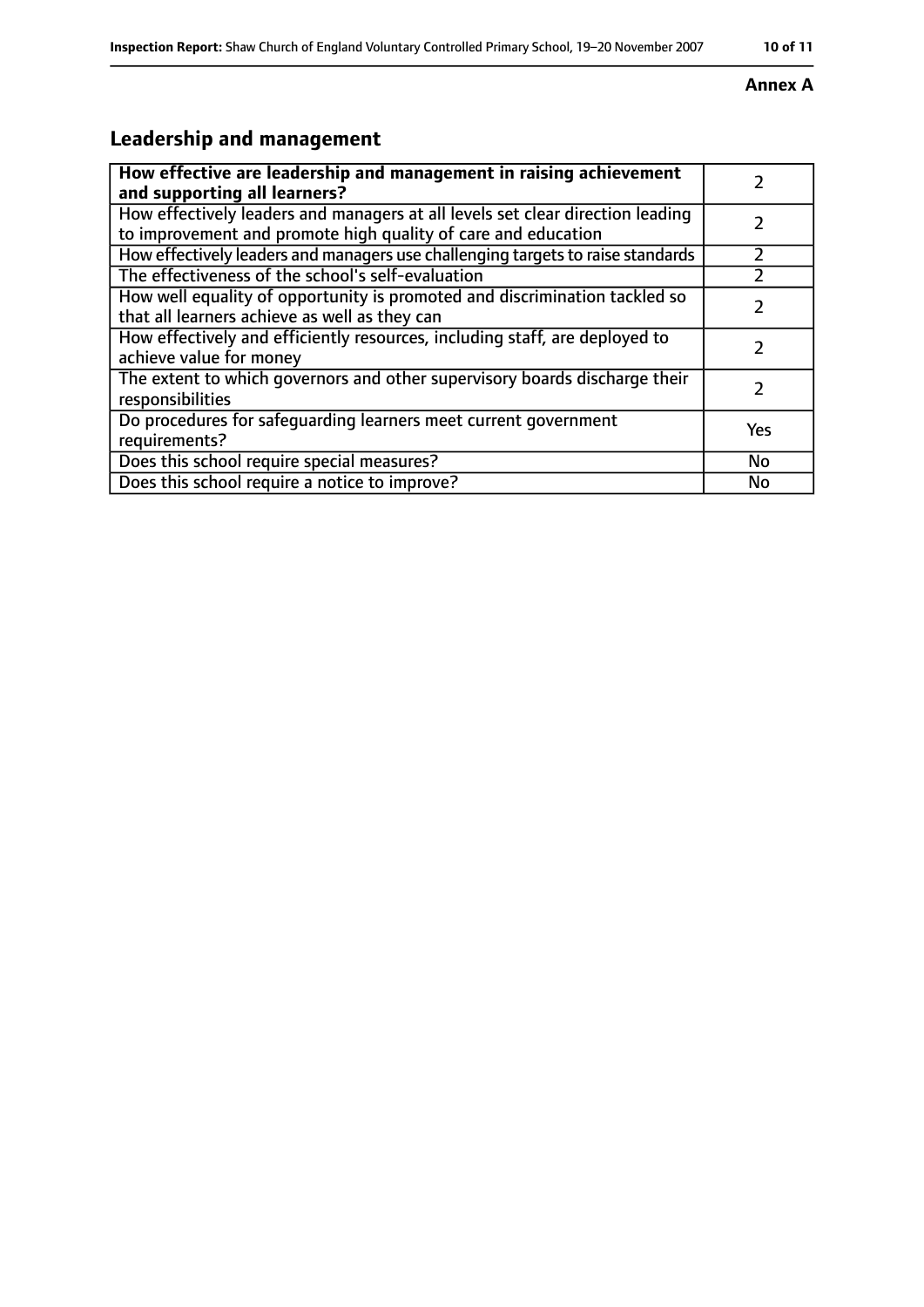#### **Annex B**

# **Text from letter to pupils explaining the findings of the inspection**

Mrs Vallis and I would like to thank you for your friendly welcome when we inspected your school recently. We really enjoyed talking to you about your work and watching everybody having a great time teaching, learning and playing. We found that you go to a good school.

The main things that we found are:

- You are definitely resilient, reflective and resourceful, and relationships are excellent.
- You behave very well, love learning, work hard and do your best.
- You are good at most subjects, very impressive using computers, and fantastic at English.
- We agree that your teachers and helpers are good at helping you learn.
- The things you do in class are interesting and fun.
- You know you are safe and that there is always someone to turn to if you need help.
- I know you appreciate all the grown-ups do to make sure your time in school is as happy as possible.
- Your headteacher is great at making everyone believe they can be 'the best'.

To make things even better, this is what we have asked your school to do now.

■ Help you to be as good in mathematics and science as you are in English by making your work even more interesting and your learning targets more challenging.

You can help too by continuing to work hard and do your best.

Again, thank you for all you do to make your school as good as it is. It was a pleasure for us to share it with you for a short time.